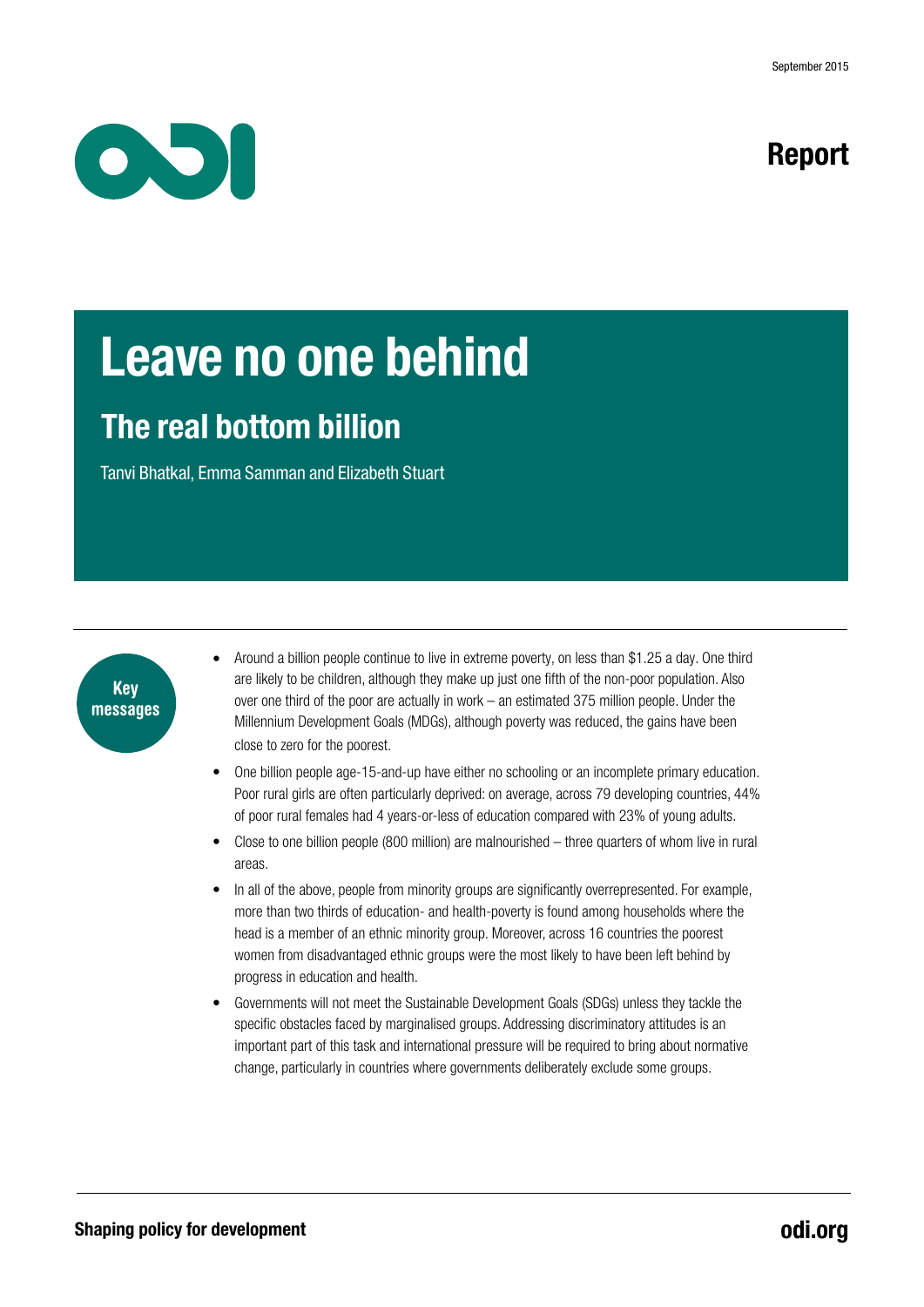## Introduction

Poor people are frequently treated as abstract, atomised beings. The generic classification of 'the poor', absent any social or economic context, is increasingly unsatisfactory as a basis for understanding the dynamics of poverty or of defining useful ways of ending it. Oxford economist Paul Collier's famous 'bottom billion' (Collier, 2007) was based on classification by national boundaries – with the country of residence being the key characteristic defining poverty. Andy Sumner's work on the 'new bottom billion' showed the limits of that approach (Sumner, 2010; 2012b). But as the experiences and contexts of different groups and individuals within countries diverge, what really matters to poor people, as to others, are their own experiences and whether or not they are able to realise their aspirations for themselves and their families (Narayan et al., 2009).

The experience of people in many middle- and highincome countries shows that this is not only influenced by supply-side issues – whether or not their government provides health and education – but also by whether a person's inherent (or ascribed) characteristics enable them to readily access these and other opportunities, or whether they are excluded. The current migration crisis is just one manifestation of systematic exclusion. Countering this entails confronting the obstacles faced by groups of individuals who share similar characteristics.

Alarmingly, while significant progress has been made in reducing overall poverty during the last 15 years (defined both in terms of income and more widely in relation to health, education and living standards), often the poorest and most marginalised groups have not benefitted at all or have not benefited enough. Indeed, the bottom 5% of the global income distribution made no progress at all on the key Millennium Development Goals (MDG) target of reducing income poverty between 1988 and 2008 (Milanovic, 2012). Moreover, some groups are disproportionately poor; children accounted for 30% of people living on less than \$1.25 a day in 2010 despite representing only 20% of the non-poor population (Olinto et al. 2013).

The new Sustainable Development Goals (SDGs) explicitly recognise group-based disadvantage and stress the need for progress to leave no one behind. They also identify a series of groups who are typically excluded from progress, who are overrepresented across several different indicators of deprivation (Kabeer, 2010), and who must make rapid advances if the goals are to be reached. These groups include the old, people with disabilities, ethnic and religious minorities, women and girls, and sexual minorities, among others.

This paper sets out why the 'leave no one behind' agenda should be a key priority (i) in implementing the SDGs in all countries and (ii) in assessing whether or not governments have met them. It underlines how deeply entrenched marginalisation is, how vulnerabilities often overlap to amplify multiple disadvantages, and just how little we know about some groups that are likely to be deprived.

Priorities for action in the next three years that arise from our analysis<sup> $1$ </sup> are: At national level:

- **•** Identifying the marginalised populations within countries. This will require improving data quality, but also including marginalised people themselves in the process.
- On the basis of this information, governments committing to implementing policies that address the vulnerabilities that marginalised groups experience. At a global level:
- **•** Regular convening of a high level global 'leave no one behind' summit to monitor progress and maintain political pressure.

Put bluntly, unless the global phenomenon of inequality (both of income and other aspects of wellbeing including health and education) are addressed, the SDGs will not be reached. This issue is not only restricted to developing countries: developed countries also have pockets of marginalisation in which people systematically perform worse than the average. Governments everywhere need to adopt the principle that leaving no person – and no group - behind is a critical issue defining the extent of progress over the next 15 years.

## Who is being left behind?

Over recent decades, there has been some convergence across countries in terms of wealth (Milanovic, 2012). Many low-income countries (LICs) have progressed to lower-middle-income (LMIC) status. However, the poorest people in many countries have not benefitted from the high average growth rates at the national level. Overall, the richest 1% of people owned 48% of global wealth in 2014, and global wealth is being increasingly concentrated in the hands of a small elite (Oxfam International, 2015). In contrast, the combined wealth of the poorest half of the world has decreased since 2010 (ibid.).

Globally, the largest increases in per capita income between 1998 and 2008 were recorded among those at the very top of the income distribution and among the 'emerging global middle class' (Milanovic, 2012). Those in the bottom third of the global income distribution also made significant gains and many escaped poverty. However, the gains are close to zero for the least well-off: the poorest 5% of the population worldwide did not experience any increase in their real incomes over this period (ibid.). Ravallion (2015) also finds that while there has been considerable progress in average living standards and even in reducing numbers of poor people, there has been little progress in raising the 'floor' or incomes of those at the bottom.

Horizontal or group-based inequalities exist in all countries, although their specific forms depend on the national context. The failure to ensure that all groups benefit

See Melamed (2015).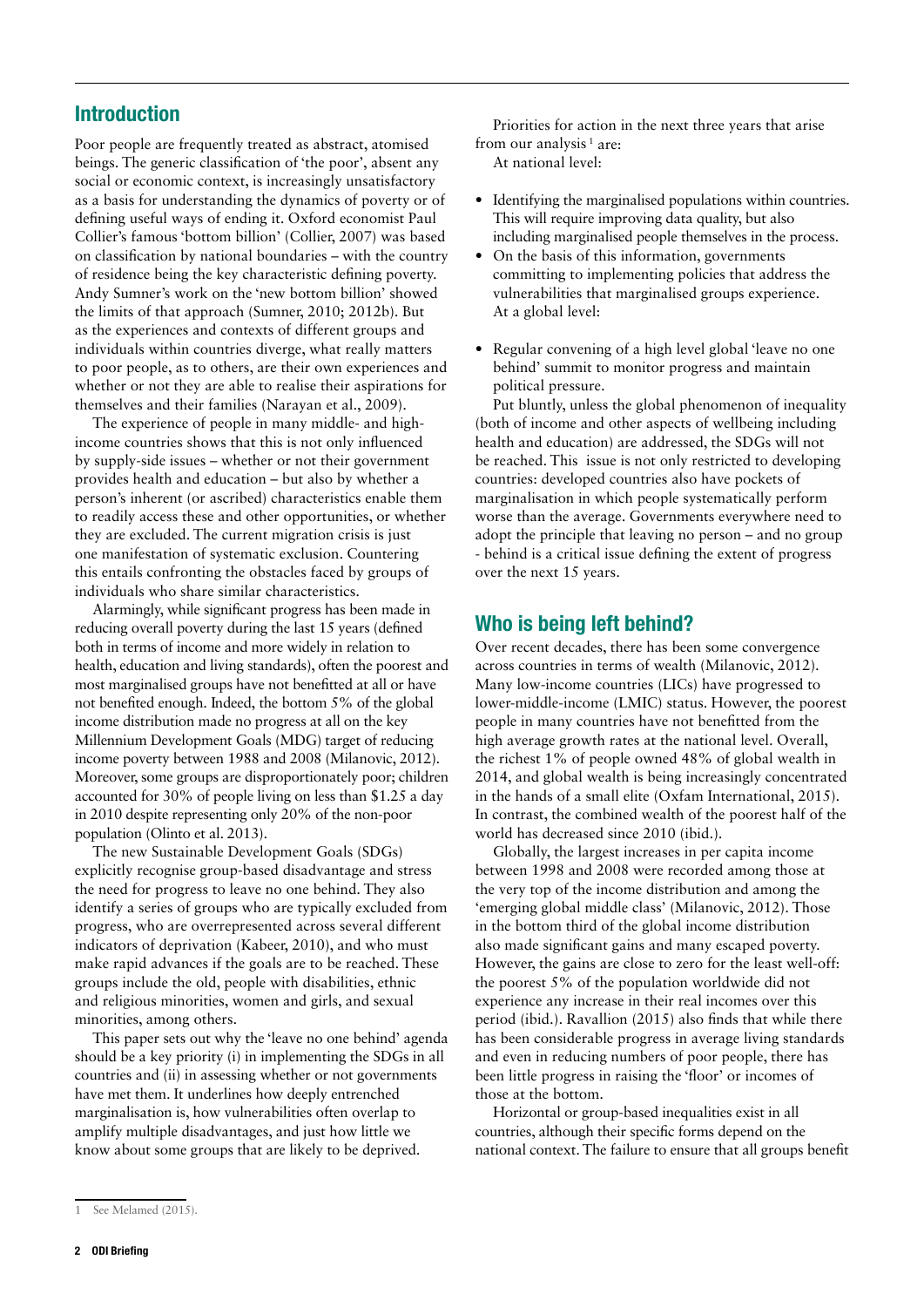equitably from the development process so far has also meant that group-based inequalities are increasingly a driver of conflict (Stewart, 2008). Examining inequalities through a group lens is important to identify impediments to further progress and who is being left behind (Kabeer, 2010).

In the past fifteen years, groups which have made significantly less progress across a range of development indicators, in both developing and developed countries, can be defined on a number of criteria based on gender, geography, race/ethnicity, nationality and sexuality, among other categories.

#### Income poverty

- More than one third of people in poverty 375 million individuals – are working, but still living on less than \$1.25 a day (ILO, 2014). Two thirds of the poor are in agriculture, mainly smallholder farmers (Olinto et al. 2013).
- **•** Members of ethnic- and religious-minority groups are much more likely to be poor than people from the majority group or groups. This holds true even in developed countries. A study across 11 west and east European countries showed that the share of Roma people at risk of poverty – defined as earning under 60% of national median income – was between 78% and 97%, compared to national averages of between 10% and 22% (Ivanov et al., 2015).
- **•** Despite considerable overall progress in many of the poorest countries, as much as 60% of the difference between real incomes globally can be explained by country of citizenship (Milanovic, 2013). As a result, migration offers significant economic returns to migrants from poor regions and their families (Adams and Page, 2005).
- **•** Only 20% of older people globally have pensions (UNFPA and HelpAge International, 2012); pension coverage is even lower in developing countries, despite several studies indicating their feasibility in low-income settings (Hagemejer and Behrendt, 2009). 2
- **•** In the United States, it is estimated that 10% of the general population identify as lesbian, bisexual, gay or transgender (LBGT). Among youth who are homeless, however, this number rises to 40% (Williams Institute, 2012b).

#### Education and health

**•** A study across 33 low- and lower-middle-income countries found that more than two thirds of education and health poverty was found among households where the head is a member of an 'ethnic minority group'<sup>3</sup>

(based on surveys conducted between 2002 and 2011) (Sumner, 2012a). Across 16 developing countries, the poorest women from disadvantaged ethnic groups were the most likely to have been left behind by progress in education and health (Lenhardt and Samman 2015).

- **•** In Bulgaria, according to the 2011 Census, the primary school gross enrolment rate was 80% for Roma people, compared with 93% for those who identified themselves as Bulgarian. These rates were 59% and 95% respectively for secondary school, and 2% and 7% respectively for tertiary education (Ivanov et al., 2015).
- **•** One billion people age-15-and-up have either no schooling or an incomplete primary education. 4 Poor rural girls are often particularly deprived: on average, across 79 developing countries, 23% of young adults had 4 years-or-less of education, compared with 44% of poor rural females. 5
- **•** About a third of those children out of school are disabled, with fewer than 10% of children with disabilities in Africa attending school (Peters, 2003, World Vision, 2007). Mitra et al. (2011) found that persons with disabilities have fewer mean years of education compared to those without disabilities in all but 3 of 15 countries.
- **•** 800 million people are malnourished three quarters of whom live in rural areas.<sup>6</sup>
- **•** In India, child mortality rates need to fall by 1.8% per year among the richest 20% to meet the Sustainable Development Goal target of zero preventable child deaths 7, while among the poorest 20%, it would need to fall by 6.3% per year - or four times faster. 8

#### Employment

- In 2014, the UK's unemployment rate among people aged 16 to 64 years old was 6% for white British people – half that seen for black and Pakistani/ Bangladeshi ethnic people ([Department for Work and](https://www.gov.uk/government/statistics/labour-market-status-by-ethnic-group) [Pension, 2014](https://www.gov.uk/government/statistics/labour-market-status-by-ethnic-group)). Among those 16 to 24 years old that were not in full time education, the unemployment rate among white British was 17% compared to 40% for black and 44% for Pakistani/Bangladeshi youth (ibid.).
- **•** Half of the women at work globally are in vulnerable employment, with no job security or protection against economic shocks (ILO, 2012 cited in United Nations, 2013). Women are far more likely than men to be in vulnerable employment, with rates ranging from 32% to 85% in different regions, versus 55% to 70% for men (ibid.).
- **•** Although only 12% of Bulgarians were unemployed

<sup>2</sup> Cited in Samman and Rodriguez-Takeuchi, 2013

<sup>3</sup> Data for ethnicity were estimated by creating two categories: 'largest ethnic group' for each country and 'ethnic minority groups' or all other ethnic groups. The results should be treated with caution due to low population coverage: the population coverage of ethnicity data was 50–55% of the total population of LICs and LMICs in 2007.

<sup>4</sup> Computed from Barro and Lee (2010) data.

Computed from data in UNESCO (2010), p. 160-163, Table 3.3.

<sup>6</sup> Statistics are from World Food Programme (https://www.wfp.org/hunger/who-are).

<sup>7</sup> The zero rate of preventable child deaths has been agreed as 25 per 1,000 live births.

Computed using 2005 DHS data.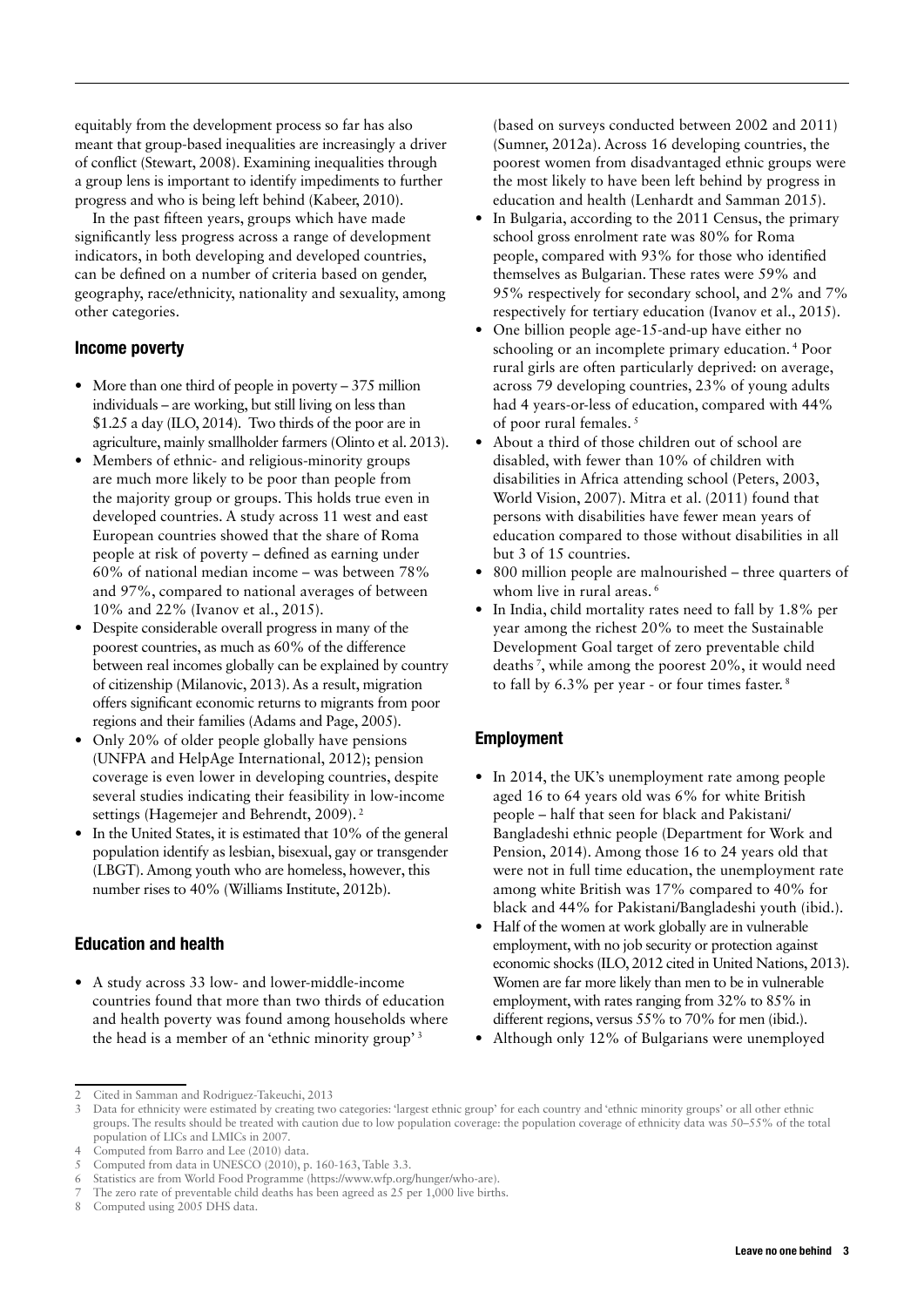#### Box 1: Data to leave no one behind

An essential element in making sure that we leave no one behind is being able to track progress for each disadvantaged group and for so-called intersections of these groups – to ensure that the most excluded people are included in development progress going forward (Stuart et al., 2015). However, governments don't know enough about their own people. This is especially true for the poorest that the SDG agenda must focus on in the next 15 years.

Assessment of progress towards development goals is based primarily on household surveys. One gap is temporal: internationally comparable household surveys are carried out every 3-5 years, meaning we often have inadequate information between those years. The other key gap is in subject: many people (Carr-Hill, 2013) and many issues of great importance to poor people (Alkire, 2007) are left out.

Household surveys generally omit by design the homeless, people in institutions, and mobile, nomadic or pastoralist populations (Carr-Hill, 2013). In practice, they also typically under-represent people living in urban slums, dangerous places, and fragile or transient households. As many as 350 million people globally may be missed out by household surveys (ibid.).

In addition, some of the most common household surveys – the DHS and the MICS – currently ask detailed questions of women only up to the age of 49 in most countries, meaning the circumstances and needs of older people cannot be fully assessed. Additionally, in DHS surveys there were consistent trend data on ethnicity (or a sufficient proxy) for only 16 of 90 countries over the last decade (Lenhardt and Samman, 2015). In some cases, the information exists, but is not consistent across years, making it difficult to monitor the progress of groups over time.

To overcome these difficulties a multi-faceted approach is needed. Governments should focus more on ensuring that data from existing sources can be more readily combined to shed light on the circumstances of disadvantaged and marginalised groups, while new technologies offer the possibility of oversampling of these groups at lower cost and higher frequency (Samman and Roche, 2014).

in 2011, 50% of Roma people in Bulgaria were out of work. Similarly in Hungary, the 2013 Labour Force Survey showed unemployment rates of close to 40% for Roma people compared with about 10% for non-Roma individuals (Ivanov et al., 2015).

### Overlapping inequalities

Looking at group-based measures of inequality reveals the social exclusion that precludes so many from benefiting from broader progress in human development. However, this may still mask severe exclusion as it assumes all people who belong to a particular group experience exclusion equally. In reality, there may be considerable intra-group disparities due to intersections of different forms of inequality where group-based characteristics overlap.

Kabeer (2010) uses the term 'intersecting inequalities' to highlight the overlapping disadvantages faced by individuals or groups that reinforce their exclusion. Along with poverty, excluded groups often face discrimination on the basis of socially marginalised identities (race, ethnicity, caste, religion or language), with gender cutting across these groups. They also suffer from spatial inequalities as they tend to be concentrated in disadvantaged locations – remote rural areas or overcrowded slum neighbourhoods.

Lenhardt and Samman (forthcoming) disaggregate average outcomes in education (years of schooling) and health (share of child deaths) by groups characterised by ethnicity, wealth and rural/urban place of residence, and pairs of these characteristics. The analysis reveals very large gaps between the most disadvantaged groups and the population average. For instance, in Ghana, while the national average is 6.6 years of education, people from the

poorest Gruma ethnic group have an average of 0.2 years of education. In the Philippines, on average, the poorest quintile in rural areas receive nearly half the national average years of schooling (5.6 years versus 10.7 years of schooling). In the case of health (measured by the share of child deaths at the household level) in Benin, the poorest quintile of those belonging to the Dendi ethnic group reveal a share of 22% compared to the national average of 10%. For the majority of the 16 countries studied, differences between the intersection of ethnic groups with wealth quintiles explain a large amount of variation in years of education: from 21% in Zimbabwe to 48% in Bolivia, and this impact has either increased or remained unchanged in most cases in the 2000s (ibid.).

Intersecting inequalities are experienced for all types of group-based inequalities discussed in this briefing. These exist not only in low-income and developing countries but also in developed countries – demonstrating the salience of 'leave no one behind' as a universal principle. For instance, African-American same-sex couples in the United States are significantly more likely to be poor than their African-American married heterosexual counterparts and roughly three times more likely to be poor than white same-sex couples ([Williams Institute, 2012](http://williamsinstitute.law.ucla.edu/headlines/beyond-stereotypes-poverty-in-the-lgbt-community/)a).

#### **Discrimination**

In addition to diminished outcomes, and in part a cause of them, minority groups often face high levels distrust and discrimination based on their identity. For instance:

**•** In 15 out of the 58 countries for which data are available more than 30% of people reported that they would not want people of a different religion as neighbours in surveys conducted between 2010 and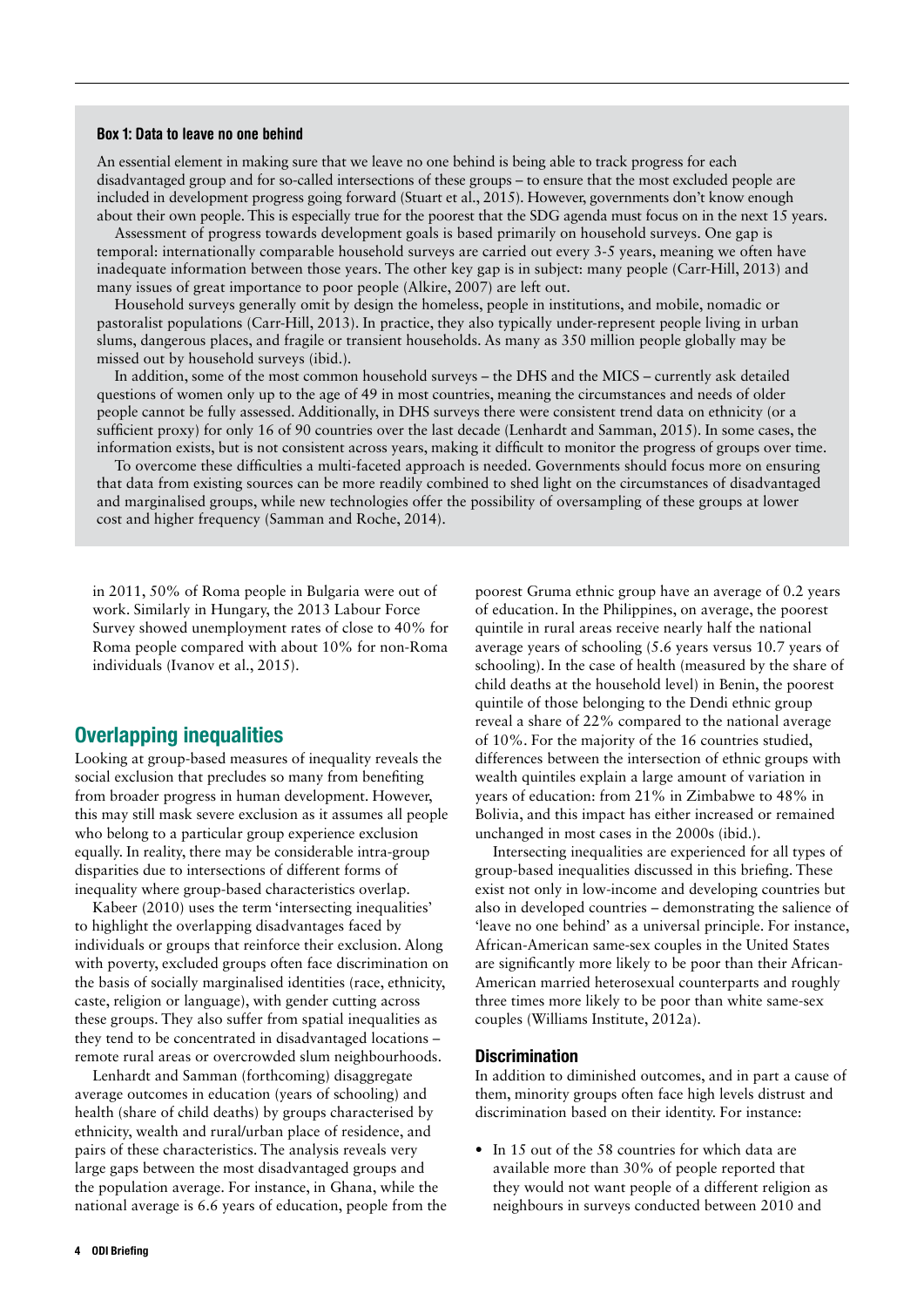#### Box 2: Policy approaches to leave no one behind

Identity-based marginalisation is not inevitable: various universal and targeted approaches adopted by countries have played a key role in helping reduce group-based inequalities in different ways.

In Latin America, targeted affirmative action policies have been scarce compared to thoset of broader social programmes. However, there have been gains when programmes have been modified for marginalised groups. For instance, in Ecuador, education conditionality of the *Bono de Desarrollo Humano* was modified for children attending bilingual schools (i.e. they need an attendance rate of 70% rather than the standard 80%) to take into account the patterns of seasonal migration of indigenous families, and the custom of children to help their parents during the harvest season (Villatoro, 2007).

Targeted policies have also helped reduce group-based inequalities. In Pakistan, the Benazir Income Support Program, the largest cash transfer programme in Asia (in terms of the number of beneficiaries, with 7.2 million households), provides income support to poor women (ADB, 2013). Beneficiaries use a significant share of income support for better food, healthcare, consumption, and investment such as housing improvements (IDS, 2009). Further, there is substantial evidence that the programme has contributed to empowering women (World Bank, 2012; Gazdar, 2011): as women bring-in a regular income, they have a greater decision-making power within the household.

However, the method of targeting is important and needs to identify the drivers of inequality. For instance, investment in infrastructure in less-developed minority regions can perpetuate inequalities between local groups. In Vietnam, government policies to provide free irrigation in rural areas have widened the ethnic gap (Baulch et al., 2010). This is because Vietnamese ethnic minorities typically farm in upland fields where it is difficult to provide irrigation and their needs have remained unmet; on the other hand, the policy has benefitted farmers from the Kinh ethnic majority who usually farm in lower fields and in the deltas.

In China, as in numerous other countries, ethnic minorities are concentrated in certain parts of the country. They are disproportionately poor, in part due to spatial disadvantages which are compounded by specific discriminations. Yet, there have been significant improvements in the conditions of Chinese ethnic minorities as the country has pursued a twofold approach to tackle this (Zang, 2015). Government funds have been targeted at defined regions, with counties as the unit for poverty-reduction investments and with a focus on minority areas (Wang, 2004). The second strategy has focused on affirmative-action programmes to improve the opportunities of members of minority groups in particular, in both Han- and minority-regions. This experience shows that ethnic groups can achieve substantial absolute improvements and suggests that addressing the disadvantages that these entrenched inequalities create requires an approach which combines targeting regions and groups to address intersecting inequalities.

2014 (World Values Survey, 2014). More than half of people in 40 out of 59 countries stated that they did not trust (either very much or at all) people belonging to a different religion.

- **•** Many people believe that men have more of a right to work than women. Between 2010 and 2014, across 60 countries around the world, on average 4 in 10 people expressed the view that when jobs are scarce, men have a greater right to one than women (World Values Survey, 2014).
- **•** International migrants can also face considerable discrimination. In 39 out of 59 countries, more than half of respondents reported 9 that they did not trust (either very much or at all) people of a different nationality from them in surveys between 2010 and 2014 (World Values Survey, 2014). Furthermore, over 30% of people in 24 of these countries stated that they would not want immigrants or foreign workers as their neighbours.

Worryingly, in many countries across the world women are sometimes accepting of their systematic social subordination. For example, across 61 low- and middleincome countries, on average, 3 in 10 women believe wife beating to be acceptable (ICF International, 2012 cited in Klugman et al, 2014).

Sometimes this discrimination is not just about individually-held prejudices but it has been enshrined in legislation: 75 countries currently criminalise same-sex sexual acts between consenting adults ([ILGA, 2015\)](http://old.ilga.org/Statehomophobia/ILGA_State_Sponsored_Homophobia_2015.pdf). Worse, eight countries officially legislate the death penalty for same-sex sexual behavior and five of these (Mauritania, Sudan, Iran, Saudi Arabia and Yemen) actually implement it. Only 18 countries globally recognise the marriage rights of same-sex couples (ibid.).

Indeed, discriminatory attitudes are closely connected to poor outcomes. For example, attitudes toward higher education for women are correlated with women's enrolment in tertiary education; attitudes about women's right to a job are less favorable where women's labour force participation is lower; and better attitudes about women as political leaders are linked with a higher share of female parliamentarians (World Bank, 2013: 23).

#### Conclusion

Having learned the lessons of the MDGs, governments have now agreed that the SDGs will not be considered met unless and until they have been achieved for every group – and for some goals such as ending extreme poverty, ending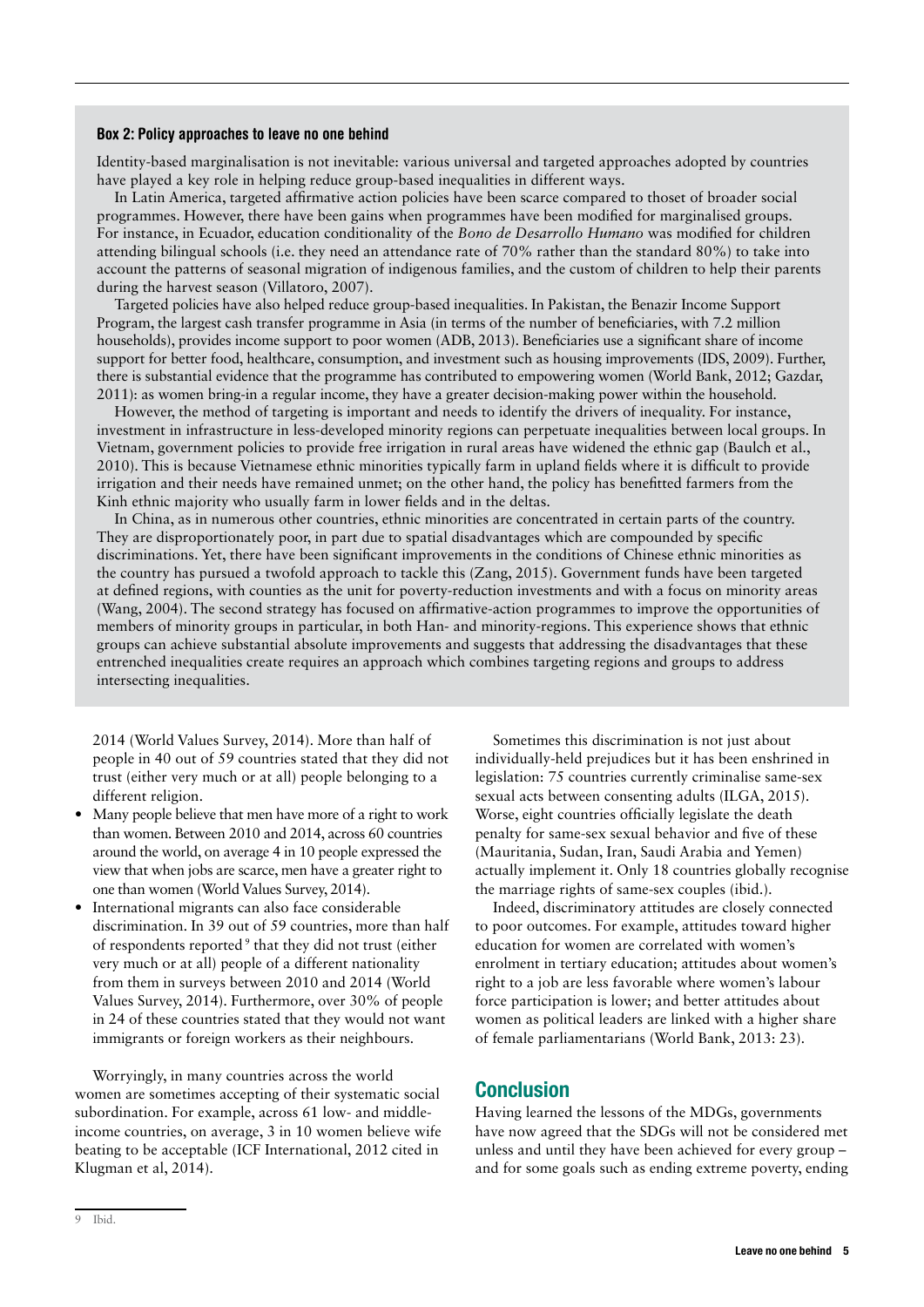maternal mortality and providing quality education, they will not be met until they have been done so for every last person. This is an extraordinarily ambitious vision. This paper has set out the extent and nature of deprivation suffered by the most marginalised in society and highlights why such a vision is needed.

Once the exercise of identifying marginalised communities has happened, policy actions to tackle entrenched poverty as experienced by older people, ethnic minorities, persons with disabilities and other groups will have to be taken by national governments. There are examples of countries already taking policy actions to positive effect; we have included some here, but others will also need to urgently do so.

Some governments may be less willing to tackle identity-based disadvantage. In some countries ethnic, religious, and sexual-minority groups may be deliberately marginalised by the dominant elite. In addition, as this paper has shown, minority groups face significant discrimination from wider society, which may in itself make their outcomes worse.

Reversing these entrenched attitudes and positions will entail a considerable normative shift. It is here that the global nature of the SDGs will be particularly important. The international scrutiny and pressure that they bring will make it harder for governments to relegate the needs of significant percentages of their populations.

This time round, under the SDGs, progress will need to reach down into the bottom billion – the individuals whose identity leaves them at the economic, social and political margins – to ensure that by 2030 no one is left behind. Targeting the worst-off groups first will be key to the goals' success.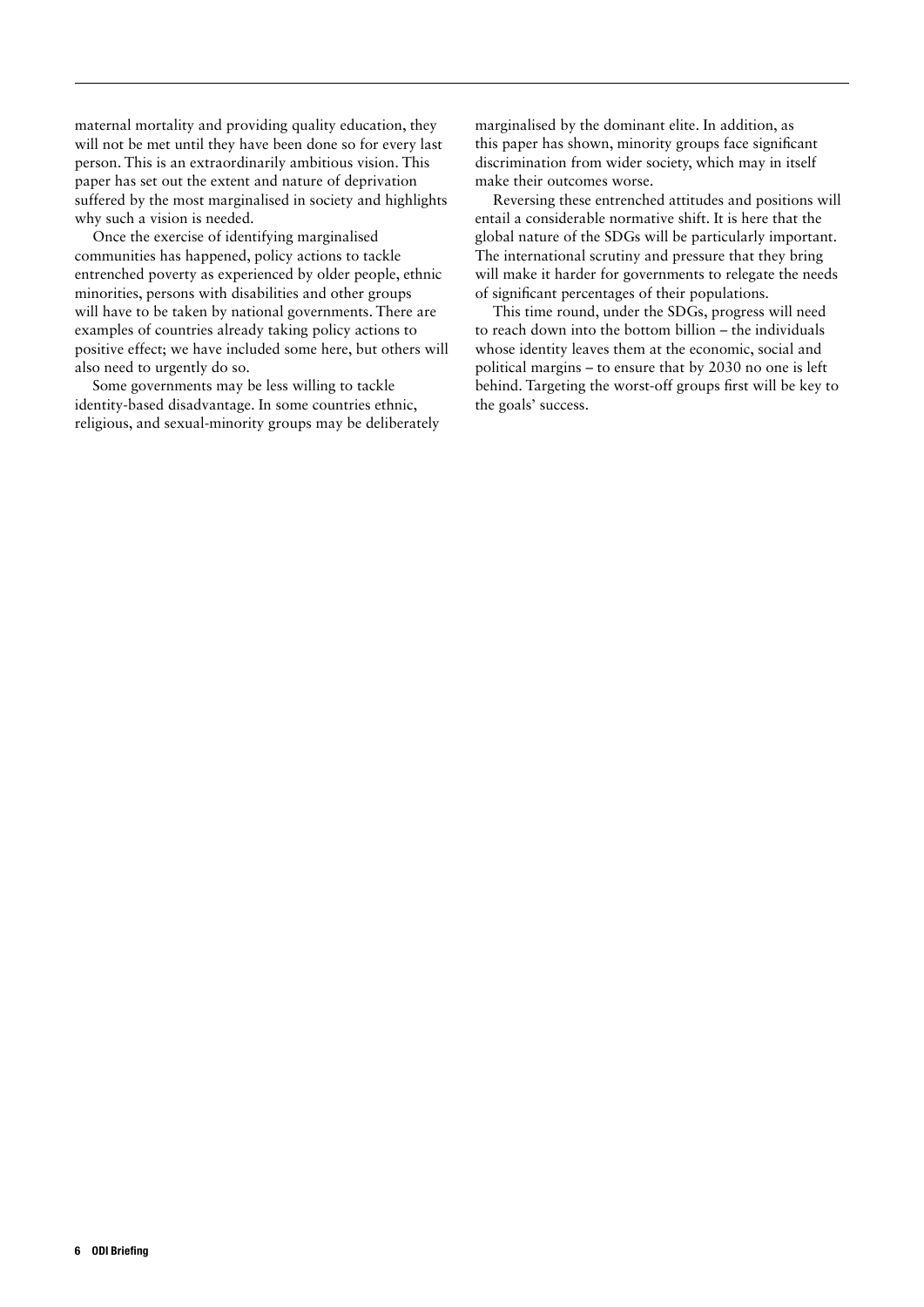#### References

Adams, R. and Page, J. (2005) 'Do International Migration and Remittances Reduce Poverty in Developing Countries?', *World Development* 33(10): 1645-69.

Alkire, S. (2007) 'The Missing Dimensions of Poverty Data: Introduction to the Special Issue', *Oxford Development Studies* 35(4): 347-59.

Asian Development Bank (ADB) (2013) Sector Assessment (Summary): Social Protection. Manilla: ADB.

Barro, R. and Lee, J.-W. (2010) 'A New Data Set of Educational Attainment in the World, 1950-2010', *Journal of Development Economics* 104: 184-98.

Baulch, B. et al. (2010) Ethnic Minority Poverty in Vietnam. Chronic Poverty Research Centre Working Paper 169. Available at: [http://www.chronicpoverty.org/uploads/publication\\_files/](http://www.chronicpoverty.org/uploads/publication_files/WP169%20Baulch%20etal.pdf) [WP169%20Baulch%20etal.pdf](http://www.chronicpoverty.org/uploads/publication_files/WP169%20Baulch%20etal.pdf)

Carr-Hill, R. (2013) 'Missing Millions and Measuring Development Progress', *World Development* 46: 30-44.

Collier, P. (2007) *The Bottom Billion: Why the poorest countries are failing and what can be done about it*. *Oxford: Oxford University Press.* 

Department for Work and Pension (2014) Labour Market Status by Ethnic Group: Data to September 2013. Available at: [https://www.gov.uk/government/statistics/](https://www.gov.uk/government/statistics/labour-market-status-by-ethnic-group) [labour-market-status-by-ethnic-group](https://www.gov.uk/government/statistics/labour-market-status-by-ethnic-group)

DHS (2007) India National Family Health Survey: 2005-06. International Institute for Population Sciences (IIPS) and Macro International. Mumbai: IIPS.

Gazdar, H. (2011) Social Protection in Pakistan: In the midst of a paradigm shift? CSP Research Report 13. Brighton: Institute of Development Studies, University of Sussex.

Hagemejer, K. and Behrendt, C. (2009) 'Can Low-Income Countries Afford Basic Social Security?', in OECD (2009) *Promoting pro-poor growth: social protection*. Paris: OECD. Available at:<http://bit.ly/BNESLR9>.

ILGA: Carroll, A. and Itaborahy, L.P. (2015) *State Sponsored Homophobia 2015: A world survey of laws: criminalisation, protection and recognition of same-sex love*. Geneva: ILGA (International Lesbian, Gay, Bisexual, Trans and Intersex Association).

ILO (2014) *Global Employment Trends 2014: The risk of a jobless recovery*. Geneva: ILO.

Innovative Development Strategies (IDS) (2009) *Summary Report- Rapid Assessment Survey of the Benazir Income Support Program*. Washington, DC: World Bank.

Ivanov, A., Keller, S. and Till-Tentschert, U. (2015) *Roma Poverty and Deprivation: The Need for Multidimensional Anti-Poverty Measures*. OPHI Working Papers 96. Oxford: University of Oxford.

Kabeer, N. (2010) *Can the MDGs provide a pathway to social justice? The challenge of intersecting inequalities*. IDS/UN MDG Achievement Fund.

Klugman, J. et al. (2014) *Voice and Agency: Empowering women and girls for shared prosperity*. Washington, DC: World Bank.

Lenhardt, A. and Samman, E. (2015) *In quest of inclusive progress: exploring intersecting inequalities in human development*. Development Progress Research Report. London: ODI.

Melamed, C. (2015) *Leaving no one behind: How the SDGs can bring real change*. Development Progress Briefing. London: ODI.

Milanovic, B. (2012) *Global Income Inequality by the Numbers: In History and Now -An Overview*. Policy Research Working Paper Series 6259. Washington, DC: World Bank.

Mitra, S., Posarac, A. and Vick, B. (2011) *Disability and Poverty in Developing Countries: A Snapshot from the World Health Survey*. SP Working Paper No. 1109. Washington DC: World Bank Social Protection and Labor Unit, World Bank

Narayan, D. et al. (2009) *Moving out of Poverty: Success from* 

*the bottom up*. Washington, DC: World Bank.

Olinto, P., Beegle, K., Sobrado, C. and Uematsu, H. (2013) *The State of the Poor: Where Are The Poor, Where Is Extreme Poverty Harder to End, and What Is the Current Profile of the World's Poor?* Economic Premise No. 125. Washington, DC: Poverty Reduction and Economic Management Unit, World Bank.

Oxfam International (2015) *Wealth: Having it all and wanting more*. Oxford: Oxfam International.

Peters, S. (2003) *Education for All: Including children with disabilities*. Education Notes (August). Available at: http://bit.ly/BNESLR13

Ravallion, M. (2015) *Are the world's poorest being left behind?* Society for the Study of Economic Inequality (ECINEQ) Working Paper 369.

Samman, E. and Roche, J.-M. (2014) A data revolution to match the ambition of leaving no one behind. [http://post2015.](http://post2015.org/2014/10/30/a-data-revolution-to-match-the-ambition-of-leaving-no-one-behind/) [org/2014/10/30/a-data-revolution-to-match-the-ambition-of](http://post2015.org/2014/10/30/a-data-revolution-to-match-the-ambition-of-leaving-no-one-behind/)[leaving-no-one-behind/](http://post2015.org/2014/10/30/a-data-revolution-to-match-the-ambition-of-leaving-no-one-behind/)

Samman, E. and Rodriguez- Takeuchi, L. (2013) *Old age, disability and mental health: data issues for a post-2015 framework*. Background note. London: Overseas Development Institute.

Stewart, F. (2008) *Horizontal Inequalities and Conflict: Understanding Group Violence in Multiethnic Societies.* Basingstoke: Palgrave Macmillan

Stuart, E., Samman, E., Avis, W. and Berliner, T. (2015) *The data revolution: finding the missing millions*. London: Overseas Development Institute.

Sumner, A. (2010) *Global Poverty and the New Bottom Billion: What if Three-Quarters of the World's Poor Live in Middle-Income Countries?* IDS Working Paper 349

Sumner, A. (2012a) *The New Face of Poverty: How has the Composition of Poverty in Low Income and Lower Middle Income Countries (excluding China) Changed since the 1990s?* IDS Working Paper No 408.

Sumner, A. (2012b) 'Where do the Poor Live?, *World Development* 40(5): 865-77.

UNESCO (2010) *Reaching the marginalized*. EFA Global Monitoring Report. Paris: UNESCO.

UNFPA and HelpAge International (2012) *Ageing in the Twenty-First Century: A Celebration and A Challenge*.

Villatoro, P. (2007) Las transferencias condicionadas en América Latina: luces y sombras. Documento presentado en el seminario internacional "Evolución y desafíos de los programas de transferencias condicionadas". Vol. 20. Brasilia.

Wang, S. (2004) *Poverty Targeting in the People's Republic of China*. Discussion Paper No. 4. Tokyo: Asian Development Bank Institute. [\(http://www.adbi.org/files/2004.01.04.dp004.poverty.china.pdf](http://www.adbi.org/files/2004.01.04.dp004.poverty.china.pdf)).

[Williams Institute \(2012](http://williamsinstitute.law.ucla.edu/headlines/beyond-stereotypes-poverty-in-the-lgbt-community/)a) Beyond Stereotypes: Poverty in the LGBT Community. University of California Los Angeles School of Law. [http://williamsinstitute.law.ucla.edu/headlines/](http://williamsinstitute.law.ucla.edu/headlines/beyond-stereotypes-poverty-in-the-lgbt-community/) [beyond-stereotypes-poverty-in-the-lgbt-community/](http://williamsinstitute.law.ucla.edu/headlines/beyond-stereotypes-poverty-in-the-lgbt-community/)

Williams Institute (2012b) America's Shame: 40% of Homeless Youth Are LGBT Kids. Available at: [http://williamsinstitute.law.](http://williamsinstitute.law.ucla.edu/press/americas-shame-40-of-homeless-youth-are-lgbt-kids/%22 \l %22sthash.Qk7VElfJ.dpuf) [ucla.edu/press/americas-shame-40-of-homeless-youth-are-lgbt](http://williamsinstitute.law.ucla.edu/press/americas-shame-40-of-homeless-youth-are-lgbt-kids/%22 \l %22sthash.Qk7VElfJ.dpuf)[kids/#sthash.Qk7VElfJ.dpuf](http://williamsinstitute.law.ucla.edu/press/americas-shame-40-of-homeless-youth-are-lgbt-kids/%22 \l %22sthash.Qk7VElfJ.dpuf)

World Bank (2012) *Towards an Integrated National Safety Net System*. Islamabad: Department for International Development.

World Bank (2013) *Inclusion matters: The foundation for shared prosperity*. Washington, DC: World Bank.

World Values Survey (2014) World Values Survey: Wave 6 2010-2014 Official Aggregate v.20140429. World Values Survey Association. Producer: Asep/JDS, Madrid Spain.

World Vision (2007) *Education's Missing Millions: Including disabled children in education through EFA FTI processes and National Sector Plans*. London: World Vision UK.

Zang, X. (2015) *Ethnicity in China: A Critical Introduction*. London: Polity Press.